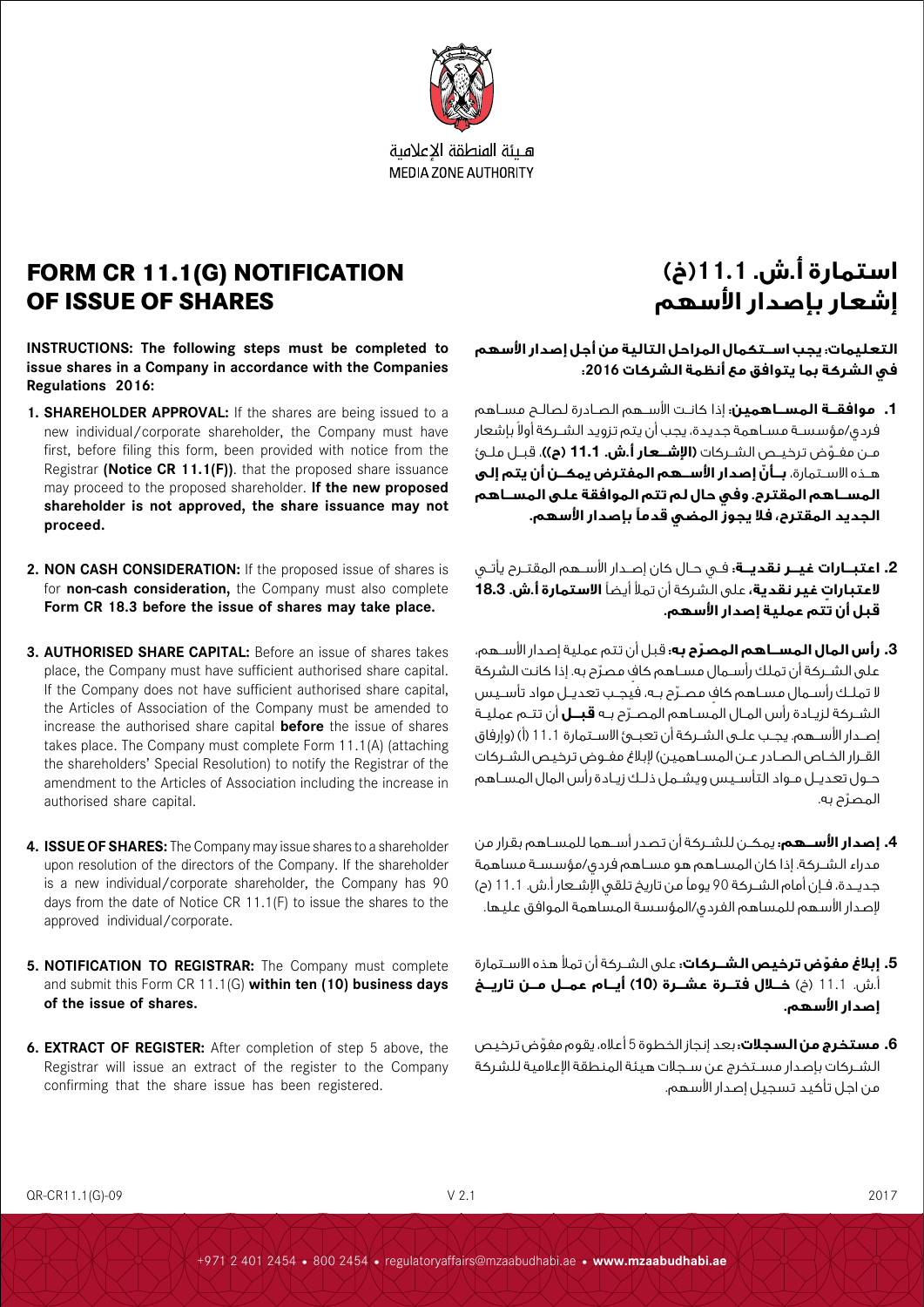

QR-CR11.1(G)-09 V 2.1 2017

### Nominal value of each share issued

#### - السم الكامل للمساهم المساهم المساهم المساهم المستخدمة المستخدمة المستخدمة المستخدمة المستخدمة المستخدمة المس<br>Shareholder of Shareholder of Shareholder of Shareholder of Shareholder of Shareholder of Shareholder of Share Residential عنوان الإقامة Address UAE Mobile Number رقم الهاتف المتحرك الإماراتي البريد اإللكتروني Email Nationality or Place of Incorporation Passport Number or Incorporation Number أو رقم التأسيس

|                      |  | تفصيليـة عـن المسـاهم الحاصـل      PART   B:  DETAILS   OF  SHAREHOLDER   RECEIVING |
|----------------------|--|-------------------------------------------------------------------------------------|
| <b>ISSUED SHARES</b> |  | درة                                                                                 |

# رقم السجل السجل السجل السجل السجل السجل السجل السجل السجل السجل السجل المسجل السجل السجل السجل السجل السجل الس

اسم الشركة Name Company

Full Name

# **ISSUED SHARES**

 $\bigcirc$  **New shareholder** (please attach Notice CR 11.1(F)) **حساهم جديد** (يرجى أرفاق إشعار أ.ش. 11.1 (ح))

### الجـزء ب: معلومـات **علـى األسـهم الصـادرة**

### $\bigcirc$  Existing shareholder  $\bigcirc$  مساهم حالي $\bigcirc$

| $\sim$ | the contract of the contract of the contract of the contract of the contract of the contract of the contract of |  | $\sim$ $\sim$ $\sim$ |
|--------|-----------------------------------------------------------------------------------------------------------------|--|----------------------|
|        |                                                                                                                 |  |                      |
|        |                                                                                                                 |  |                      |
|        |                                                                                                                 |  |                      |
|        |                                                                                                                 |  |                      |
|        |                                                                                                                 |  |                      |
|        |                                                                                                                 |  |                      |
|        |                                                                                                                 |  |                      |

الجنسية أو مكان التأسيس

رقم جواز السفر

### **معلومات تفصيلية عن األسهم الصادرة للمساهم: :SHAREHOLDER TO ISSUED SHARES OF DETAILS**

| Date of issue                         | تاريخ الإصدار                   |
|---------------------------------------|---------------------------------|
| Number of<br>shares issued            | عدد الأسهم الصادرة              |
| Class of shares issued                | فئة الأسهم الصادرة              |
| Nominal value of<br>each share issued | القيمة الإسمية<br>اللسهم الصادر |
| Currency of<br>shares issued          | عملة الأسهم الصادرة             |



هبئة المنطقة الاعلامية MEDIA ZONE AUTHORITY

# **الجزء أ: تفاصيل الشركة DETAILS COMPANY :A PART**

|           | . . |  |
|-----------|-----|--|
|           |     |  |
|           |     |  |
|           |     |  |
| يقم السجل |     |  |